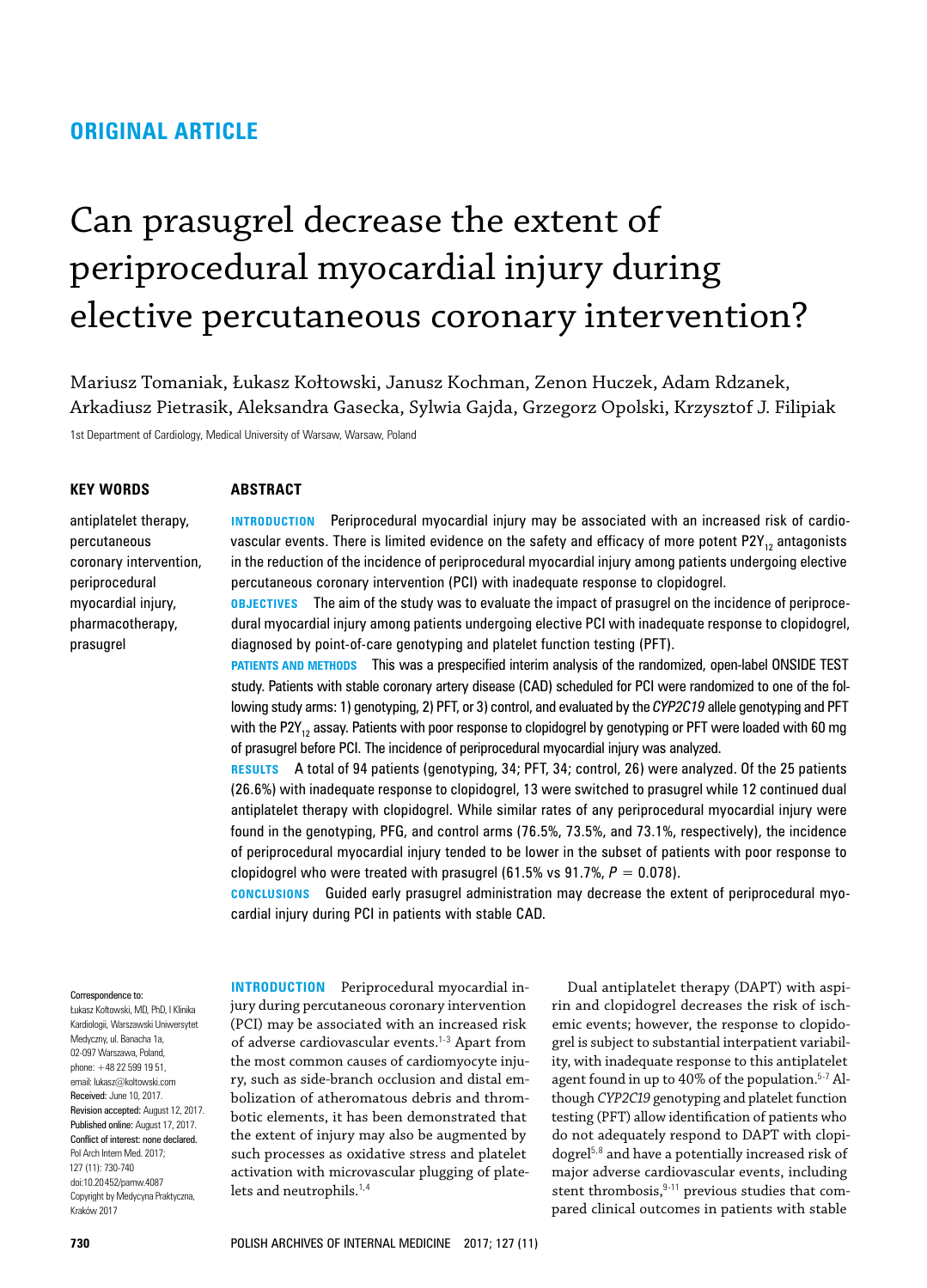coronary artery disease (CAD) undergoing PFT had been stopped for futility owing to a low incidence of clinical events.<sup>12</sup>

On the other hand, it has been demonstrated that poor responders to DAPT have a higher incidence of periprocedural myocardial injury.<sup>13</sup> Although more potent  $P2Y_{12}$  antagonists have been available in clinical practice since 2009, the evidence on their safety and efficacy in reducing the incidence of periprocedural myocardial injury among patients undergoing elective PCI is limited. The approach to evaluate the impact of phenotyping- and genotyping-based antiplatelet therapy modification on the surrogate endpoint of elevation in peak periprocedural troponin I (TnI) levels might allow an identification of patients with stable CAD that could potentially benefit from intensified  $P2Y_{12}$  inhibition.

Given this background, we report the results of a prespecified interim analysis of the ONSIDE TEST trial,<sup>14</sup> which aimed to evaluate the association between the incidence of periprocedural myocardial injury and the intensification of  $P2Y_{12}$  inhibition with prasugrel among patients with inadequate platelet inhibition and to detect any sign of major adverse events and bleedings. The analysis was scheduled after the enrollment of the first 25% of the planned patient popula‑ tion.<sup>14</sup> The ONSIDE TEST study is currently ongoing (recruiting patients) with the estimated final data collection date in March 2019.

# **Patients and methods Study population**

ONSIDE TEST is an investigator‑initiated, phase IV, multicenter, prospective, open‑label, randomized controlled clinical trial conducted in academic cen‑ ters in Poland, Hungary, and Lithuania (ClinicalTrials.gov; NCT01930773). Here we report the outcomes of the prespecified interim study analysis including patients enrolled at the First Department of Cardiology of the Medical University of Warsaw, Poland. Consecutive patients with stable CAD scheduled for an elective PCI with stent implantation were screened for eligibility. The inclusion and exclusion criteria were described in detail previously.<sup>14</sup> In brief, the inclusion criteria were presentation with stable CAD and the age between 18 and 75 years, while the main exclusion criteria were abnormal levels of myocardial necrosis enzymes at baseline, chronic oral anticoagulation, history of stroke or transient ischemic attack, coronary artery bypass surgery within the 3 months preceding randomization, weight below 60 kg, known bleeding diathesis, low platelet count (<70000 platelets/µl), hematocrit of less than 30% or more than 52%, severe chronic renal failure (estimated glomerular filtration rate <30 ml/min/1.73 m2), and pregnancy. The angiographic and procedural exclusion criteria involved the anticipated administration of glycoprotein IIb/IIIa inhibitors, employment of rotational atherectomy, and intervention in chronic total occlusion.

**Study design** The protocol of the ONSIDE TEST trial was described in detail elsewhere.<sup>14</sup> Briefly, patients who signed a written informed consent form were randomly allocated to one of the study arms, using an electronic randomization tool (Randomizer for Clinical Trial, MEDSHARING, Fontenay‑sous‑Bois, France): 1) genotyping; 2) PFT; and 3) control. All the enrolled patients were on DAPT, which consisted of aspirin (75 mg/d) and clopidogrel (which was either continued at a dose of 75 mg/d or administered at a loading dose of 600 mg at least 6 hours before PFT). All par‑ ticipants had their platelet reactivity tested, us‑ ing the point-of-care VerifyNow P2Y12 assay (Accumetrics, San Diego, California, United States) and the rapid, point-of-care Spartan RX CYP2C19 System (Spartan Bioscience Inc., Ottawa, Canada). The values above the threshold of 208 platelet reactivity units (PRUs) and identification of at least 1 copy of the loss‑of‑function \*2 allele in the *CYP2C19* gene indicated inadequate response to antiplatelet therapy.5,9,11,12

Patients with poor response to clopidogrel, as identified by genotyping (group 1) or PFT with the P2 $Y_{12}$  assay (group 2), received a loading dose of prasugrel (60 mg) 2 hours before PCI. Thereafter, a maintenance dose of 10 mg/d was continued for 1 week followed by therapy de‑escalation to 75 mg/d of clopidogrel. Participants with adequate response to clopidogrel (group 1 or group 2) and all individuals in the control arm (group 3) remained on DAPT with clopidogrel at a dose of 75 mg/d.

Blood samples were drawn at 2, 8, and 24 hours after PCI to detect any rise in the levels of myocardial necrosis biomarkers.

**Study endpoints** The primary efficacy outcome measure was the incidence of periprocedural myocardial injury defined as an elevation of TnI levels above the  $1 \times 99$ th percentile upper limit of normal (ULN), but below the 5×99th percentile ULN, or elevation of TnI levels above  $5 \times ULN$  in the absence of angiographic or imaging findings of ischemia.1,15 The extent of periprocedural myocardial injury was classified as mild, moderate, or significant based on the elevation of TnI levels above the  $1 \times 99$ th percentile ULN,  $3 \times 99$ th percentile ULN, or 5×99th percentile ULN, respectively.

The secondary outcome measures were as follows: the maximum elevation of creatine kinase-‑MB (CK‑MB) mass levels within 24 hours after PCI, the maximum elevation of TnI levels within 24 hours after PCI, the incidence of periprocedural myocardial infarction, and the incidence of periprocedural myocardial biomarker leak de‑ fined as any increase in the levels of myocardial necrotic enzymes above the ULN. The periprocedural myocardial infarction was defined as the elevation of TnI levels above the  $5 \times 99$ th percentile ULN and any of the following: 1) chest pain lasting longer than 20 minutes, 2) ischemic ST‑ ‑segment changes or new pathological Q waves, 3) angiographic evidence of a flow-limiting complication such as dissection, or 4) imaging evidence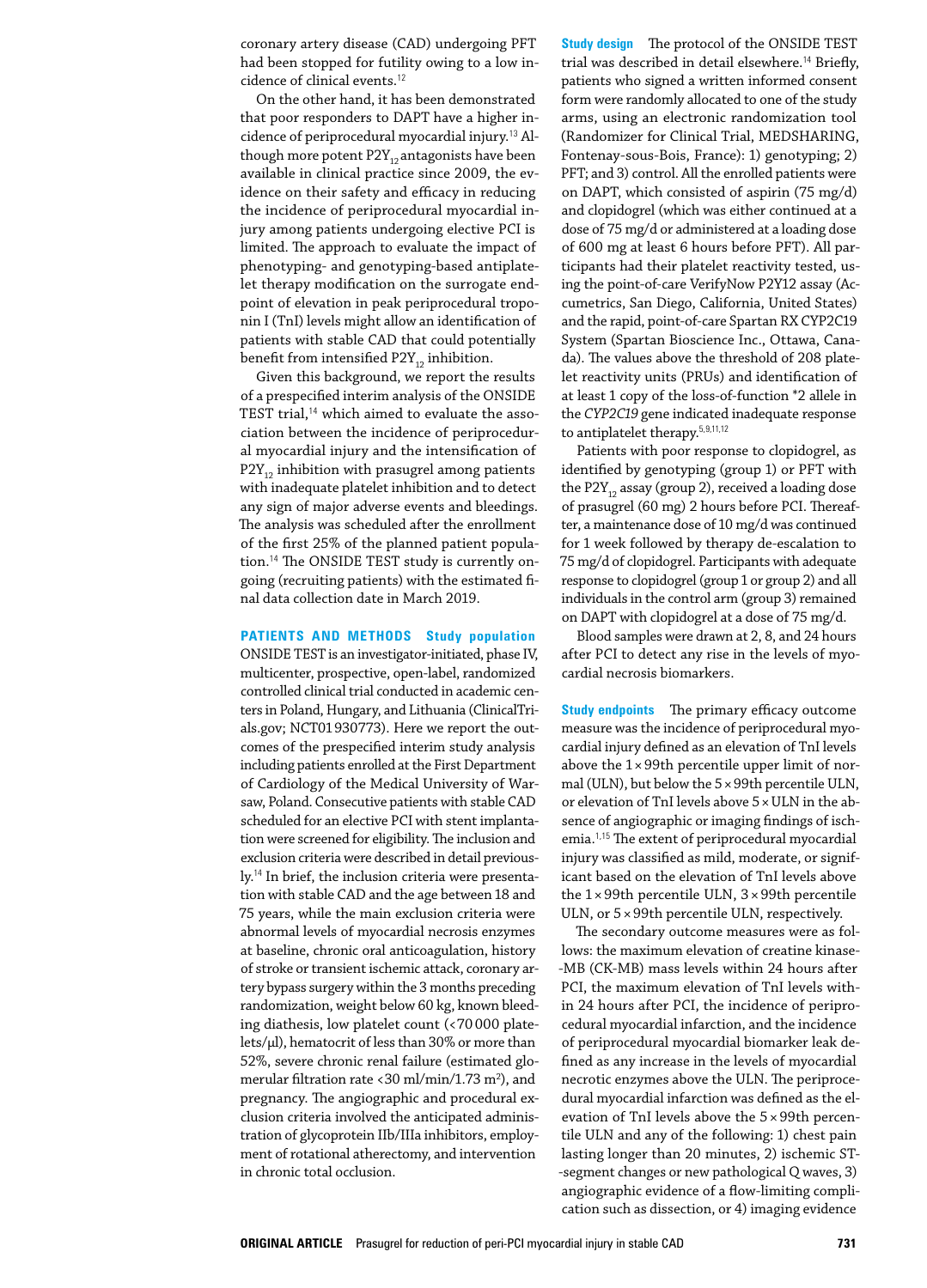**FIGURE 1** Flow chart of the study **a** above the upper limit of normal Abbreviations: CAD, coronary artery disease; CKD, chronic kidney disease; CK-MB, creatine kinase-MB; eGFR, estimated glomerular filtration rate; LD, loading dose; MD, maintenance dose; OAC, oral anticoagulation; PCI, percutaneous coronary intervention; PFT, platelet function testing; PRU, platelet reactivity unit



of myocardial ischemia. The safety endpoints in‑ cluded bleeding complications occurring within 7 days, 30 days, and 1 year after PCI: Bleeding Academic Research Consortium (BARC) type 3 bleedings (clinical, laboratory, and/or imaging evidence of bleeding, with health care provider responses) and type 5 (fatal) bleedings.<sup>16</sup> The other endpoints included the rate of cardiac death, myocardial infarction, definite or probable stent thrombosis, or urgent repeat revascularization within 30 days and 1 year.

The study protocol, designed in compliance with the Declaration of Helsinki, was approved by the Bioethics Committee of the Medical University of Warsaw.

**Statistical analysis** Statistical analysis was conducted using IBM SPSS Statistics, version 21.0 (IBM, New York, New York, United States). The analysis was based on an intention-to-treat population. The Shapiro–Wilk test was applied to check for normal distribution of continuous variables. The variables were presented as mean (SD) or median and interquartile range, depending on the distribution. The study groups were compared with the *t* test or the Mann–Whitney test. Nominal variables were expressed as count and percentages, and compared using the Fisher exact test. *P* values lower than 0.05 were considered significant. Based on the results of the present interim analysis, also the efficacy sample size analysis was performed using the Fleiss method with continuity correction, assuming the 90% statistic power to detect a significant risk reduction with a 2‑sided type 1 error of 5%.

**Results** Of the 694 patients who underwent elective PCI with stent implantation between December 2012 and April 2015, a total of 101 patients were randomized. Seven patients were excluded from the final analysis, two received ticagrelor before PFT, two were eventually re‑ ferred for PCI with rotational atherectomy due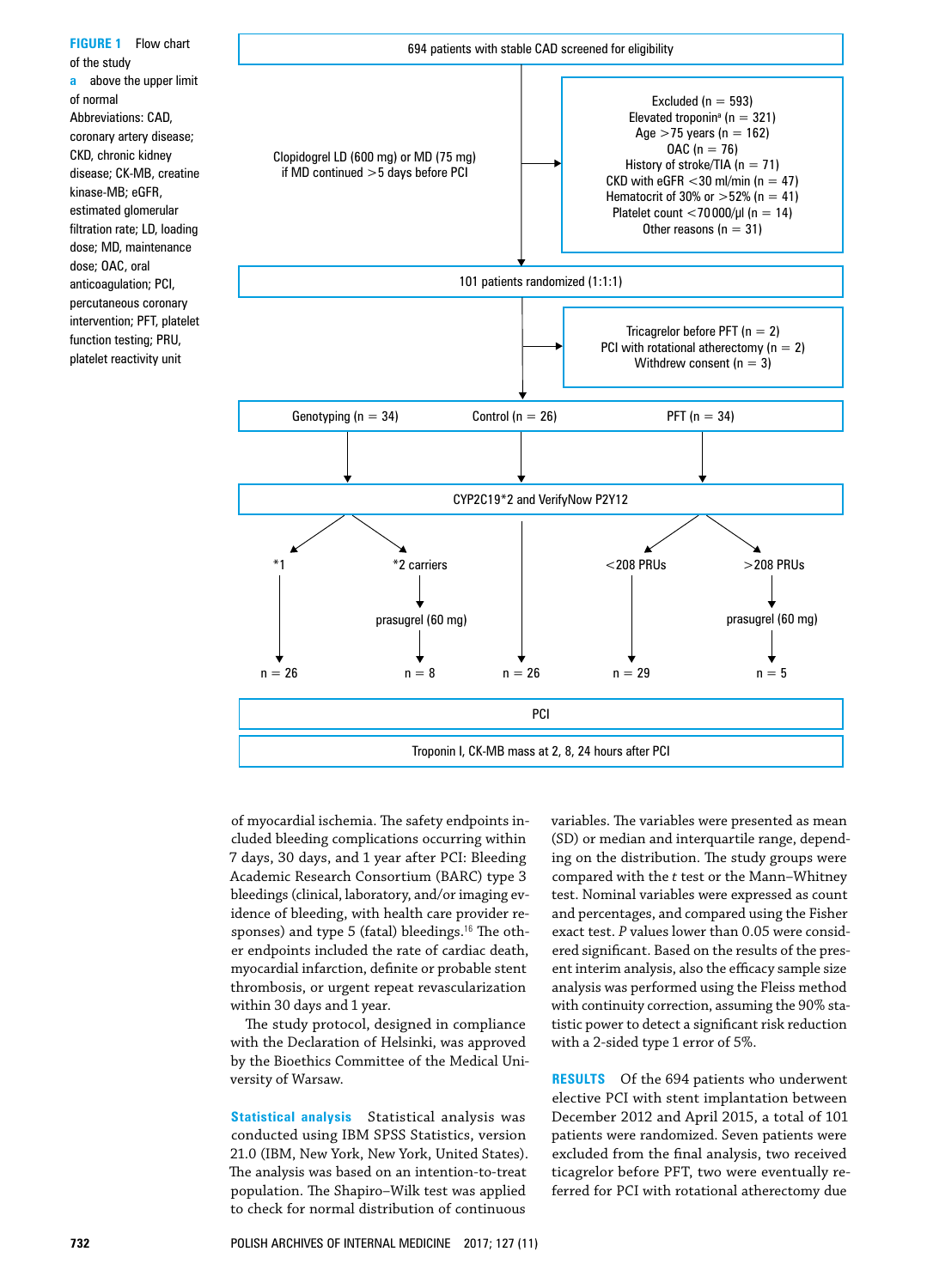to extensive calcifications, and three withdrew their consent (**Figure 1**).

There were no significant differences in the baseline clinical parameters between the study arms (**Table 1**). On admission, all patients were on aspirin, 68 patients (72.3%) received clopidogrel at a dose of 75 mg/d, and the remaining 26 patients (27.7%) were loaded with clopidogrel at a dose of 600 mg. High rates of statin therapy (>90%) were observed in all 3 arms.

The angiographic and procedural characteristics were well balanced between the 3 study groups, apart from a longer total vessel occlusion time during the intervention in the PFT arm, compared with the genotyping arm (**Table 2**). There were on average 2.3 stents implanted per patient in the overall population, with a mean (SD) stent length of 30.5 (17.4) mm and the maximum balloon inflation pressure of 19.6 (13.0) atm. Predilation and postdilation were performed in 88.3% and 73.4% of the cases, respectively (**Table 2**).

Bedside platelet testing operated by nurses or physicians was conducted in 100% of the patients, and no laboratory staff support was needed. The mean (SD) time between the clopidogrel loading dose administration and platelet testing was 450 (45) minutes. The bedside genotyping took a mean (SD) of 56.0 (11.0) minutes and PFT-a mean (SD) of 6.0 (2.0) minutes from material collection to the testing results (**Figure 2**). In 4 patients, the genotyping had to be repeated due to inconclusive results.

At baseline, the mean (SD) platelet reactivity was 158.8 (56.4) PRUs in the overall population; there were no significant differences in PRUs be‑ tween the study arms. One copy of the loss-of-‑function (*CYP2C19\*2*) allele was revealed in 12 patients (12.7%; heterozygous), whereas 2 individuals (2.13%) were identified as homozygous by genotyping. According to the prespecified cut--off value of PRUs exceeding 208, the PFT detected high on-treatment platelet reactivity in 14 patients (14.9%). The incidence of inadequate re‑ sponse to clopidogrel (presence of *CYP2C19* \*2 al‑ lele or PRUs >208) in each randomization group is presented in **Table 3**.

On the basis of randomization and point-of-‑care testing, 8 patients (23.5%) in the genotyp‑ ing arm and 5 patients (14.7%) in the PFT arm received protocol-mandated loading dose of prasugrel at least 2 hours before the scheduled PCI. Despite inadequate response to clopidogrel, 2 pa‑ tients did not receive prasugrel: the first one be‑ cause of the first episode of bleeding just after the in‑hospital administration of the loading dose of clopidogrel before angioplasty; in the other pa‑ tient, the referring physician decided not to administer prasugrel owing to the substantial elevation of liver enzyme levels (**Table 3**). The periproce‑ dural platelet reactivity was lower in the genotyping arm (mean [SD], 155.7 [60.7] PRUs) and PFT arm (mean [SD], 150.5 [47.3] PRUs), as compared with the control arm (mean [SD], 177.5 [67.8] PRUs) (*P* = 0.011 and *P* = 0.032, respectively),

indicating stronger platelet inhibition in the genotyping and PFT groups.

**Periprocedural myocardial injury and biomarker**  leak The overall rate of any periprocedural myocardial injury was 74.5%. The incidence of periprocedural myocardial injury (mild, moderate, and significant) was similar between the study groups (**Table 4**). No differences were detected in the max‑ imum elevation of postprocedural TnI and CK‑MB levels between the study arms. Moreover, there were no differences in the prevalence of periprocedural myocardial biomarker leak, which was observed in 27 patients (79.4%), 26 patients (76.5%), and 19 patients (73.1%) in the genotyping, PFT, and control groups, respectively (**Table 4**).

**Impact of prasugrel** Among patients with poor response to clopidogrel identified either by genotyping or PFT, prasugrel tended to decrease the incidence of mild periprocedural myocardial injury compared with patients who continued clopidogrel (61.5% vs 91.7%, *P* = 0.078). How‑ ever, no significant differences in the incidence of moderate or significant periprocedural myocardial injury were detected between the groups (**Table 5**, **Figure 3**).

The incidence of periprocedural biomarker leak was numerically lower among patients receiving prasugrel (69.2%), compared with those with inadequate response to clopidogrel remaining on clopidogrel (91.7%) and those with good response remaining on clopidogrel (75.4%). No significant differences in the peak TnI and CK‑MB levels within 24 hours after the procedure were found between the groups (**Table 5**).

**Acute and 1‑year clinical outcomes** There were 6 periprocedural myocardial infarctions (6.4%) not‑ ed in the overall population: 2 (5.9%) in the ge‑ notyping group, 2 (5.9%) in the PFT group, and 2 (7.7%) in the control group. One periprocedural myocardial infarction in the genotyping group led to cardiogenic shock and cardiac death within 24 hours after the procedure. No further myocardial infarctions, repeated revascularization, or deaths were reported during the 1‑year follow up (**Table 4**).

At 30 days after PCI, 4 BARC type 3 bleedings occurred, all in the PFT subgroup in patients with proven adequate response to a standard dose of clopidogrel (**Table 5**). At 1 year, 1 BARC type 3 bleeding (3.4%) was reported in the genotyping group; 6 (18.2%), in the PFT group; and 0 (0.0%) in the control group.

**Impact of prasugrel** There was 1 periprocedur‑ al myocardial infarction (8.0%) among patients with inadequate response to clopidogrel (n = 13), compared with 2 myocardial infarctions (16.7%) among those receiving clopidogrel despite proven inadequate response ( $n = 12$ ) ( $P = 0.490$ ) and 3 myocardial infarctions (4.4%) in clopidogrel‑ ‑treated patients with adequate response (n = 69)  $(P = 0.608)$ .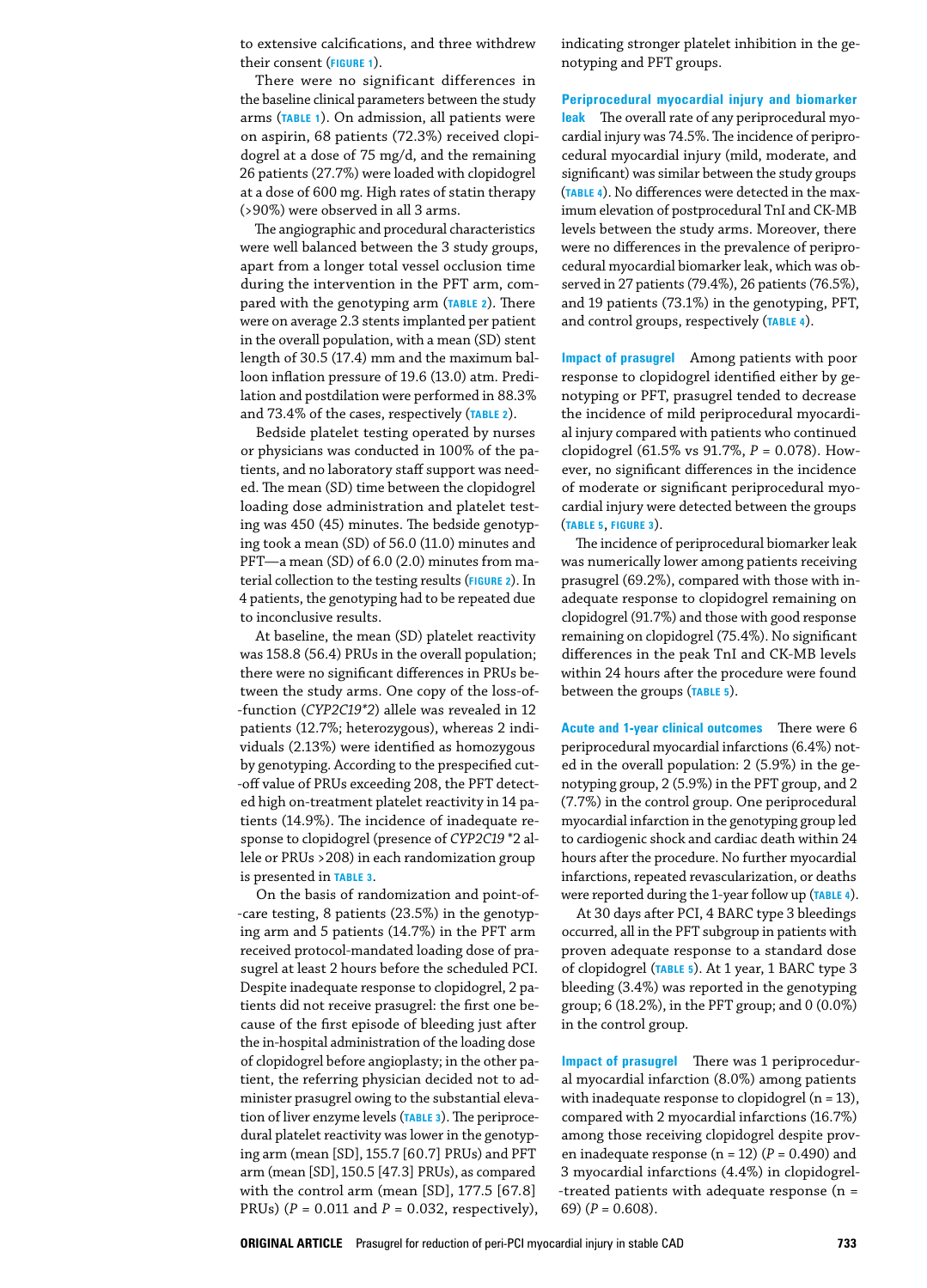# **TABLE 1** Baseline clinical characteristics of the intention-to-treat population (n = 101)

| Parameter                                              |                      | Genotyping arm        | PFT arm                | <b>Control arm</b>     |
|--------------------------------------------------------|----------------------|-----------------------|------------------------|------------------------|
|                                                        |                      | $n = 36$              | $n = 35$               | $n = 30$               |
| Age, y, mean (SD)                                      |                      | 61.8 (10.6)           | 62.6(7.1)              | 62.3 (7.6)             |
| Male sex, n (%)                                        |                      | 28 (77.8)             | 29 (82.9)              | 23 (76.7)              |
| Cardiac risk factors, n (%)                            |                      |                       |                        |                        |
| Symptomatic stable CAD                                 |                      | 31(86.1)              | 28 (80.0)              | 24 (80.0)              |
| CCS <sub>1</sub><br>Stable CAD classified according to |                      | 10(32.3)              | 10(35.7)               | 11(45.8)               |
| the CCS grading system                                 | CCS <sub>2</sub>     | 15 (48.4)             | 4 (143)                | 9(37.5)                |
|                                                        | CCS <sub>3</sub>     | 6(19.4)               | 2(7.1)                 | 4(16.7)                |
| Hypertension, n (%)                                    |                      | 26 (72.2)             | 27(77.1)               | 25 (83.3)              |
| Diabetes mellitus, n (%)                               |                      | 13(36.1)              | 12 (34.3)              | 15(50.0)               |
| Hyperlipidemia, n (%)                                  |                      | 29 (80.6)             | 22 (62.9)              | 24 (80.0)              |
| Heart failure (NYHA class II-III), n (%)               |                      | 8(22.2)               | 9(25.7)                | 12(40.0)               |
| LVEF, %, mean (SD)                                     |                      | 45.0 (16.9)           | 44.0 (5.8)             | 54.8 (16.4)            |
| Chronic obstructive pulmonary disease, n (%)           |                      | 2(5.6)                | 3(8.6)                 | 3(10.0)                |
| Smoking history, n (%)                                 |                      | 25(69.4)              | 22 (62.9)              | 18(60.0)               |
| Current smoking, n (%)                                 |                      | 8(22.2)               | 13(37.1)               | 10(33.3)               |
| Previous myocardial infarction, n (%)                  |                      | 20(55.6)              | 20(57.1)               | 16 (53.3)              |
| Previous myocardial infarction,                        | <b>Anterior wall</b> | 5(25.0)               | 8(40.0)                | 10(62.5)               |
| depending on location, n (%)                           | Lateral wall         | 5(25.0)               | 1(5.0)                 | 0(0.0)                 |
|                                                        | Inferior wall        | 7(35.0)               | 10 (50.0)              | 5(31.3)                |
|                                                        | Posterior wall       | 3(15.0)               | 1(5.0)                 | 1(3.3)                 |
| Previous PCI, n (%)                                    |                      | 24 (66.7)             | 19 (54.3)              | 14 (46.7)              |
| Laboratory characteristics                             |                      |                       |                        |                        |
| CK-MB, ng/ml, median (IQR)                             |                      | $0.70(0.40 - 1.20)$   | $1.00(0.60 - 1.53)$    | $1.56(0.80 - 1.80)$    |
| Troponin I, ng/ml, median (IQR)                        |                      | $0.001$ (0.000-0.006) | $0.004(0.000 - 0.016)$ | $0.008(0.000 - 0.020)$ |
| Creatinine, mg/dl, mean (SD)                           |                      | 1.01(0.23)            | 1.04(0.24)             | 1.09(0.31)             |
| Red blood cells, 10 <sup>6</sup> /µl, mean (SD)        |                      | 4.62(0.36)            | 4.60(0.53)             | 4.70(0.41)             |
| Hemoglobin, g/dl, mean (SD)                            |                      | 14.05 (1.09)          | 13.83 (2.02)           | 14.32 (1.43)           |
| Platelet count, 10 <sup>3</sup> /µl, mean (SD)         |                      | 236 (63)              | 234 (79)               | 226 (75)               |
| INR, mean (SD)                                         |                      | 1.00(0.08)            | 1.00(0.06)             | 0.98(0.07)             |
| APTT, s, mean (SD)                                     |                      | 28.62 (3.17)          | 32.41 (12.39)          | 28.72 (2.72)           |
| Lipid profile, mg/dl, mean (SD)                        |                      |                       |                        |                        |
| <b>Total cholesterol</b>                               |                      | 163.0 (48.0)          | 147.9 (33.9)           | 152.0 (41.7)           |
| <b>HDL</b> cholesterol                                 |                      | 43.7(9.5)             | 41.3 (10.9)            | 46.0 (11.3)            |
| <b>LDL</b> cholesterol                                 |                      | 91.7 (44.8)           | 76.0 (26.5)            | 74.0 (30.2)            |
| Triglycerides                                          |                      | 137.3 (45.0)          | 129.8 (49.5)           | 158.5 (119.1)          |
| Baseline pharmacotherapy, n (%)                        |                      |                       |                        |                        |
| Aspirin                                                |                      | 36 (100.0)            | 33 (94.3)              | 30 (100.0)             |
| Clopidogrel                                            |                      | 30(83.3)              | 30 (85.7)              | 24 (80.0)              |
| <b>Statin</b>                                          |                      | 33 (92.0)             | 32 (91.4)              | 29 (96.7)              |
| β-blocker                                              |                      | 34 (94.4)             | 32 (91.4)              | 28 (93.3)              |
| <b>ACEI or ARB</b>                                     |                      | 33 (91.7)             | 30 (85.7)              | 27 (90.0)              |
| Calcium channel blocker                                |                      | 6(16.7)               | 5(14.3)                | 4(13.3)                |
| Proton pump inhibitor                                  |                      | 15(41.7)              | 20 (57.1)              | 18 (60.0)              |

Conversion factors to SI units are as follows: for total, HDL, and LDL cholesterol, divide mg/dl by 38.67; for triglycerides, divide mg/dl by 88.57.

Abbreviations: ACEI, angiotensin‑converting enzyme inhibitor; APTT, activated partial thromboplastin time; ARB, angiotensin receptor blocker; CCS, Canadian Cardiovascular Society; HDL, high-density lipoprotein; INR, international normalized ratio; IQR, interquartile range; LDL, low-density lipoprotein; LVEF, left ventricular ejection fraction; NYHA, New York Hear Association; others, see **Figure 1**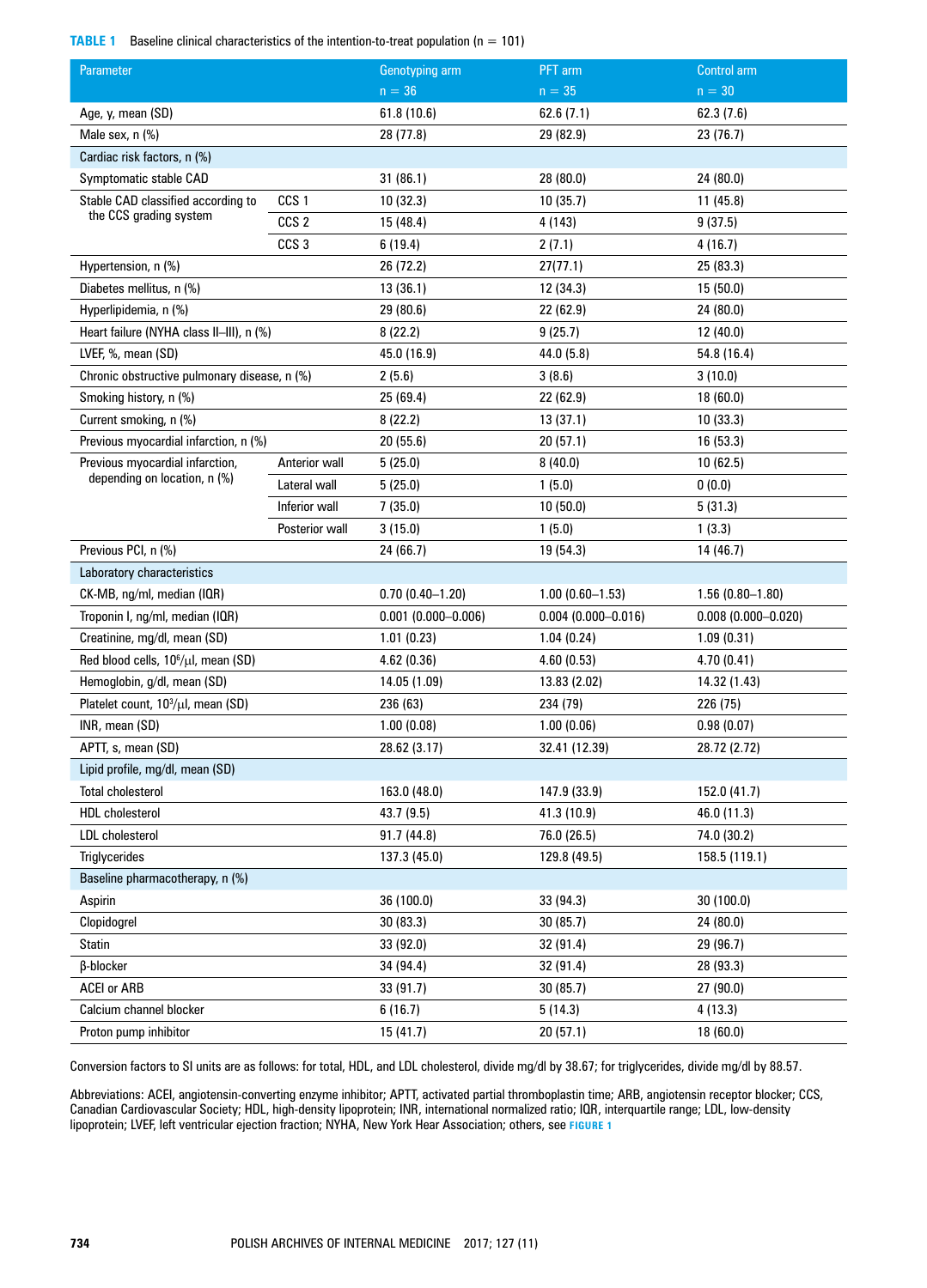**TABLE 2** Procedural and angiographic characteristics of the study population ( $n = 94$ )

| <b>Parameter</b>                                            |                        | Genotyping arm        | PFT arm         | Control arm      |  |
|-------------------------------------------------------------|------------------------|-----------------------|-----------------|------------------|--|
|                                                             |                        | $n = 34$              | $n = 34$        | $n = 26$         |  |
| Lesion location, n (%)                                      |                        |                       |                 |                  |  |
| Left main coronary artery                                   |                        | 0(0.00)               | 2(6.06)         | 1(4.17)          |  |
| Left anterior descending artery                             |                        | 14 (41.18)            | 19 (55.88)      | 15 (57.69)       |  |
| Circumflex artery                                           |                        | 8(24.2)               | 9(27.3)         | 7(29.2)          |  |
| Right coronary artery                                       |                        | 10(30.3)              | 10(30.3)        | 5(20.8)          |  |
| Lesion type, n (%) <sup>a</sup>                             |                        |                       |                 |                  |  |
| Type A/B1                                                   |                        | 3(8.8)                | 4(11.7)         | 2(7.7)           |  |
| Type B2/C                                                   |                        | 31 (91.2)             | 30(88.2)        | 24 (92.3)        |  |
| <b>Stent implantation</b>                                   |                        |                       |                 |                  |  |
| No. of stents, n (%)                                        | <b>POBA</b>            | 2(5.8)                | 3(9.1)          | 3(11.5)          |  |
|                                                             | 1                      | 28 (82.4)             | 18 (54.6)       | 15 (60.0)        |  |
|                                                             | $\overline{2}$         | 4(11.7)               | 9(27.3)         | 5(20.0)          |  |
|                                                             | 3                      | 0(0.0)                | 4 (12.1)        | 1(4.0)           |  |
| Drug-eluting stent, n (%)                                   |                        | 30 (88.2)             | 28 (84.9)       | 20 (76.9)        |  |
| Bare metal stent, n (%)                                     |                        | 2(5.9)                | 3(8.8)          | 3(11.5)          |  |
| Direct stenting, n (%)                                      |                        | 4(11.7)               | 4(11.1)         | 3(11.5)          |  |
| Postdilation, n (%)                                         |                        | 27 (79.4)             | 23 (67.6)       | 19 (73.1)        |  |
| Total length of stent, mm, mean (SD)                        |                        | 27.0 (14.0)           | 24.2 (10.2)     | 31.77 (15.9)     |  |
| Total vessel occlusion time, s, mean (SD) <sup>b</sup>      |                        | 68.1 (36.3)           | 96.1 (51.3)     | 77.6 (38.6)      |  |
| Periprocedural pain, n (%)                                  |                        | 2(5.9)                | 3(8.8)          | 2(7.7)           |  |
| Contrast volume, ml, median (IQR)                           |                        | 140 (100-200)         | 200 (150-250)   | 150 (100-200)    |  |
| Fluoroscopy exposure, mGy, median (IQR)                     |                        | 1466 (646-2017)       | 1457 (641-1424) | 1201 (1010-1278) |  |
| Fractional flow reserve, n (%)                              |                        | 7(20.6)               | 3(8.8)          | 3(11.5)          |  |
| Intravascular ultrasound, n (%)                             |                        | 2(5.9)                | 6(17.6)         | 0(0.0)           |  |
| Optical coherence tomography, n (%)                         |                        | 2(5.9)                | 1(2.9)          | 0(0.0)           |  |
| Periprocedural pharmacotherapy                              |                        |                       |                 |                  |  |
| Unfractionated heparin, 10 <sup>3</sup> units, median (IQR) |                        | $8.0(5.0-10.0)$       | $9.0(7.0-10.0)$ | $8.0(7.0-10.0)$  |  |
| Abciximab, n (%)                                            |                        | 2(6.7)                | 0(0.0)          | 0(0.0)           |  |
| Eptifibatide, n (%)                                         |                        | 2(6.7)                | 0(0.0)          | 0(0.0)           |  |
| Angiographic outcomes, n (%)                                |                        |                       |                 |                  |  |
| Good angiographic result (TIMI 3 flow)                      |                        | 34 (94.4)             | 34 (94.4)       | 25 (96.2)        |  |
| Side branch occlusion                                       |                        | 2(5.9)                | 3(8.8)          | 2(7.7)           |  |
| Side branch occlusion                                       | <b>Marginal branch</b> | 1(2.9)                | 1(2.9)          | $1(3.8)^c$       |  |
|                                                             | Diagonal branch        | $1(2.9)$ <sup>c</sup> | $2(5.9)^{c,d}$  | $1(3.8)^c$       |  |
| Distal embolization                                         |                        | 1(2.9)                | 0(0.0)          | 1(3.9)           |  |

**a** According to the American Heart Association/American College of Cardiology classification;

**b**  $P = 0.015$  (genotyping vs PFT)

**c** Unsuccessful wiring of the branch artery

**d** Unsuccessful POBA

Abbreviations: POBA, plain old balloon angioplasty; TIMI, thrombolysis in myocardial infarction; others, see **Figure 1** and **TABLE 1**

There were no BARC type 3 or 5 bleedings at 30 days and 1 BARC type 3 bleeding (3.4%) at 1 year in prasugrel-treated patients, compared with 4 bleedings (11.8%) at 30 days and 6 bleedings (18.2%) at 1 year in clopidogrel-treated patients with inadequate response to clopidogrel. Among patients receiving clopidogrel with adequate response, there were 4 BARC type 3 bleedings

(6.0%) at 30 days, with no further bleeding com‑ plications at 1 year (**Table 5**).

**Sample‑size analysis** Based on the results of the present interim analysis, assuming the prevalence of periprocedural myocardial injury of 76% in the clopidogrel-treated patients (either good or poor responders) and 61% in patients with early prasugrel therapy guided by bedside testing,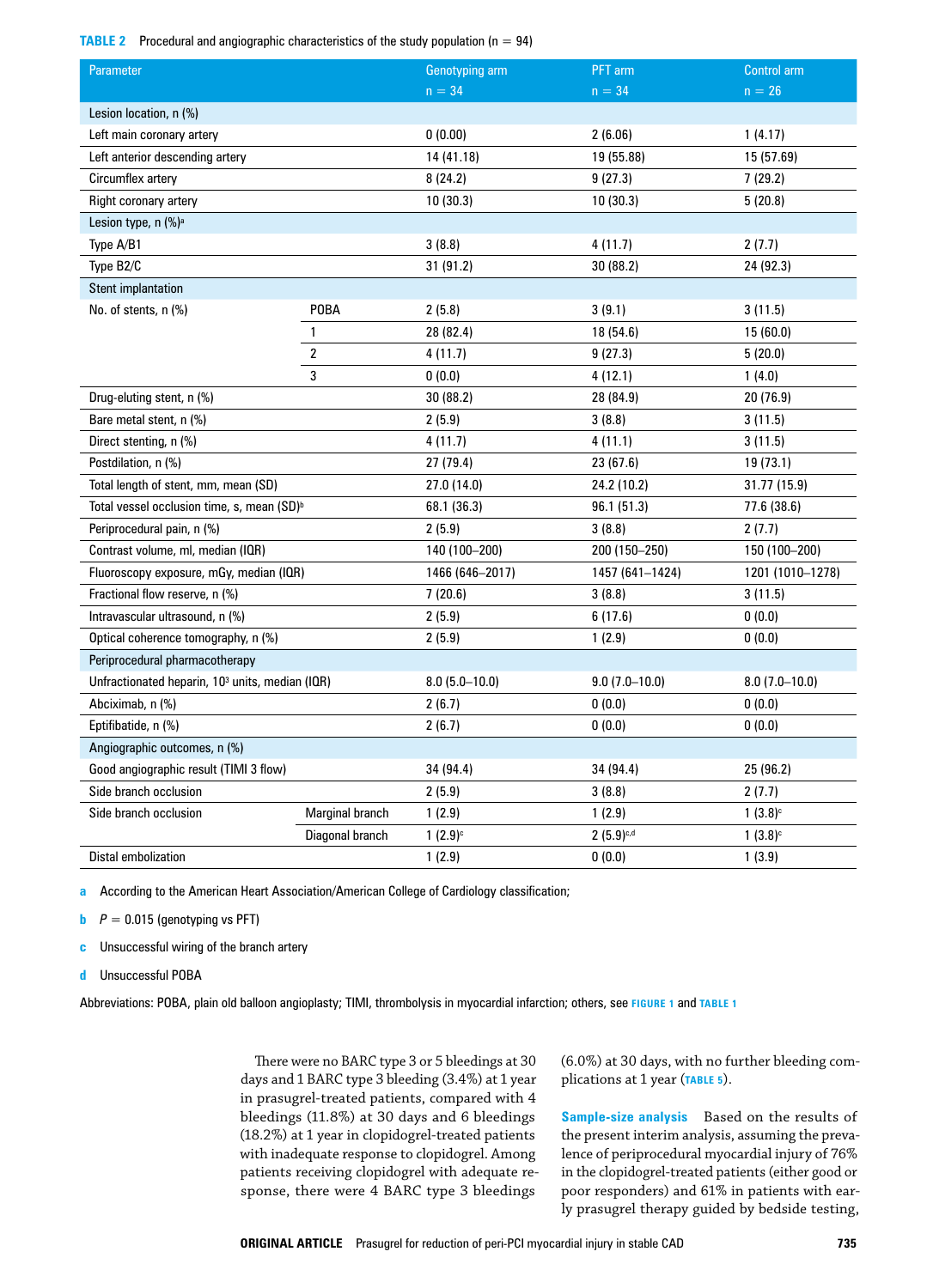

**FIGURE 2** The timing of bedside testing (genotyping and platelet function testing), drug administration, and percutaneous coronary intervention in patients who were administered either a loading dose or continued the maintenance dose of clopidogrel before randomization

**a** Genotyping: mean (SD), 56.0 (11.0) min; PFT: mean (SD), 6.0 (2.0) min; **b** If present in the genotyping arm or PRUs >208 in the PFT arm Abbreviations: see **Figure 1**

**TABLE 3** The results of platelet function testing and genotyping; pharmacotherapy modifications in the study arms (per treatment analysis;  $n = 94$ )

|                                                                             | Genotyping arm | <b>PFT</b> arm | Control arm  |  |
|-----------------------------------------------------------------------------|----------------|----------------|--------------|--|
|                                                                             | $n = 34$       | $n = 34$       | $n = 26$     |  |
| Before testing <sup>a</sup>                                                 |                |                |              |  |
| Baseline PRU, mean (SD)                                                     | 150.5 (59.5)   | 159.0 (55.4)   | 168.9 (60.6) |  |
| High on-treatment platelet<br>reactivity (PRU $>$ 208), n (%)               | 2(5.9)         | 6(17.7)        | 6(23.1)      |  |
| $\mathcal{C}$ <i>YP2C19</i> <sup>*</sup> 2 carrier<br>(heterozygote), n (%) | 8(23.5)        | 3(9.1)         | 2(7.7)       |  |
| CYP2C19 carrier (homozygote),<br>$n$ (%)                                    | 1(3.0)         | 0(0.0)         | 1(3.9)       |  |
| After testing                                                               |                |                |              |  |
| Switch to prasugrel <sup>b</sup>                                            | 8(23.5)        | 5(14.7)        | (0.0)<br>n   |  |

**a** No significant differences were found between the groups.

**b** Two patients did not receive prasugrel despite randomization results and identification as poor responders to clopidogrel (see the text for details)

Abbreviations: see **figure 1**

given that inadequate response to clopidogrel was identified in 26.6% of the patients, of whom half were treated with prasugrel (according to platelet testing and randomization outcomes), we could confirm, using the Fleiss method with continuity correction, that within the previously estimated sample size of 362 patients for the total study population, it would be feasible to demonstrate a significant reduction in the risk of periprocedural myocardial injury with a power of 90% (as‑ suming a 2-sided type 1 error of 5% and accounting for the potential risk of loss to follow‑up and inconclusive testing results).

**DISCUSSION** The main findings of this prespecified interim analysis of the ONSIDE TEST study could be summarized as follows: 1) periprocedural myocardial injury was a prevalent finding in patients undergoing elective PCI and occurred with a similar frequency in patients with bedside testing (genotyping and PFT) guided DAPT and the control group managed with standard DAPT;

2) preprocedural administration of prasugrel tended to reduce the incidence of periprocedural myocardial injury among patients with inadequate re‑ sponse to clopidogrel identified either by genotyping or PFT; 3) preprocedural prasugrel in poor responders to clopidogrel appeared not to be as‑ sociated with a higher incidence of bleeding complications after elective PCI, although it should be emphasized that the study was not powered to evaluate bleeding endpoints; 4) the approach to assess the efficacy of a more potent  $P2Y_{12}$  inhibitor among patients with stable CAD with the use of a surrogate endpoint of postpostprocedural elevation in the levels of myocardial necrosis biomarkers is feasible and warrants further investigation.

Different criteria for the threshold values for defining periprocedural myocardial injury, the selection of myocardial necrosis biomarker assay, as well as the timing and frequency of blood sampling contributed to the vast diversity in the incidence of periprocedural myocardial injury re‑ ported in previous studies.<sup>1,17</sup> The rates of elevated biomarkers after PCI in our study (74.5% of the patients) were higher than those in a study by Christensen et al<sup>18</sup> and in a meta-analysis by Testa et al,<sup>19</sup> who reported the incidence of cardiac troponin T levels exceeding ULN after elective PCI of 37.7% and 28.7%, respectively. This could be related to the fact that in the present study the TnI concentration was evaluated at 3 time points after the procedure, thereby increasing the sensitivity for the detection of subclinical myocardial injury, compared with other studies among patients with stable CAD.<sup>3,18,20,21</sup> In addition, the clinical and angiographic complexity of the lesions treated in our tertiary care department of invasive cardiology needs to be highlighted, because more than 90% of the lesions were classified as type B2/C according to the American Heart Association / American College of Cardiology classification.

Moreover, invasive intravascular imaging performed in some patients in each study group, in particular the fractional flow reserve (FFR) with adenosine infusion, could have potentially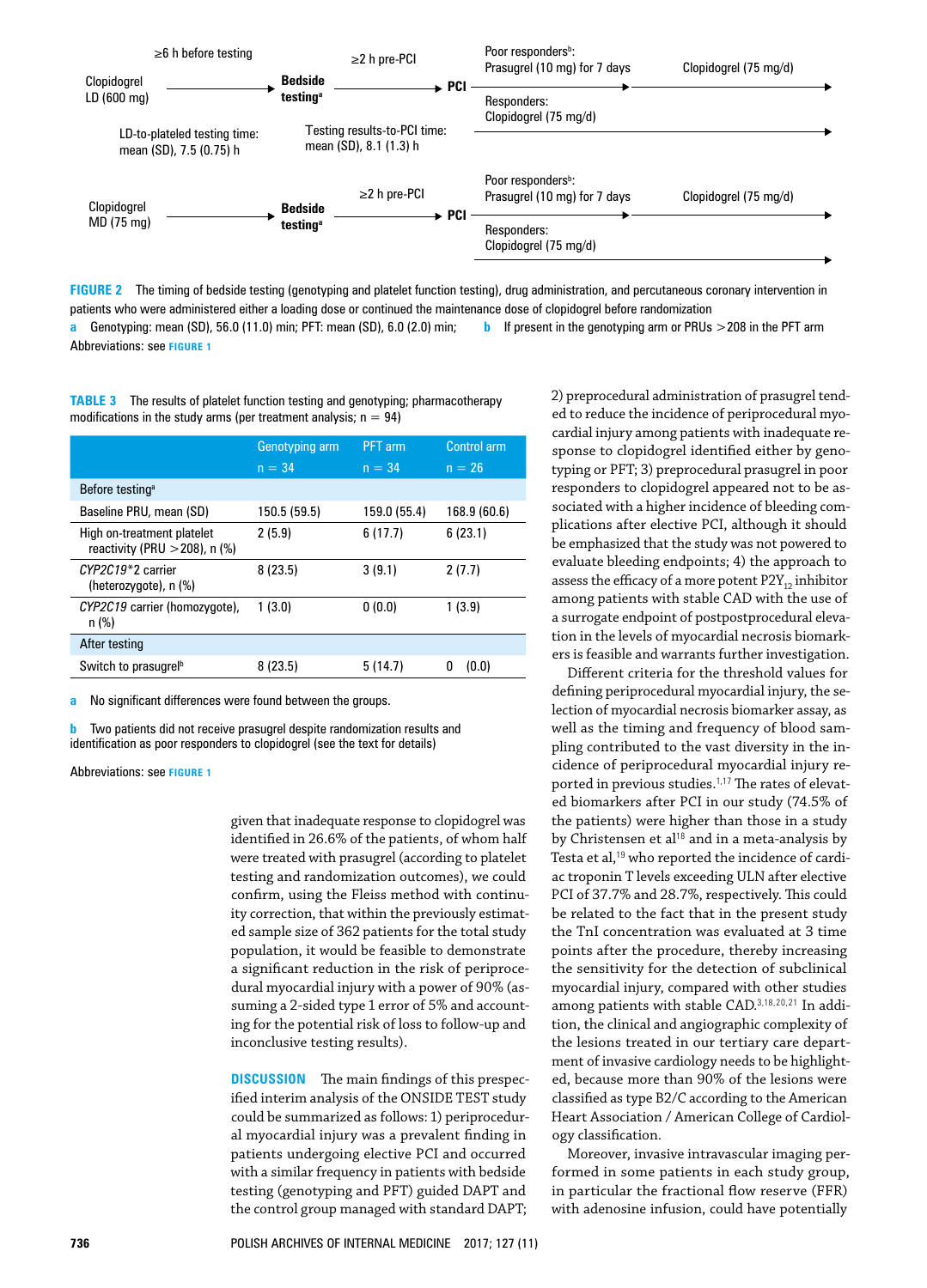**TABLE 4** The main study outcomes stratified according to the randomization outcome

| <b>Outcome</b>                                                                                 | Genotyping arm                  | PFT arm<br><b>Control arm</b> |                     |                                    | $P$ value                    |                          |  |
|------------------------------------------------------------------------------------------------|---------------------------------|-------------------------------|---------------------|------------------------------------|------------------------------|--------------------------|--|
|                                                                                                | $n = 34$                        | $n = 34$                      | $n = 26$            | <b>Genotyping vs</b><br><b>PFT</b> | PFT <sub>vs</sub><br>control | Genotyping<br>vs control |  |
| Pharmacokinetic response<br>30 min after PCI, PRUs, mean (SD)                                  | 155.8 (60.7)                    | 150.5 (47.3)                  | 177.5(67.8)         | 0.789                              | 0.011                        | 0.032                    |  |
| Periprocedural myocardial injury,<br>$cTnI > 1 \times ULN^{d}$ , n (%)                         | 26 (76.47)                      | 25 (73.53)                    | 19 (73.08)          | 0.779                              | 0.969                        | 0.764                    |  |
| Periprocedural myocardial injury,<br>cTnl $>3\times$ ULN, n (%)                                | 19 (55.88)                      | 21 (61.76)                    | 13 (50.00)          | 0.622                              | 0.362                        | 0.651                    |  |
| Periprocedural myocardial injury,<br>cTnl $>5\times$ ULN, n (%)                                | 15 (44.12)                      | 16 (47.06)                    | 9(34.62)            | 0.808                              | 0.333                        | 0.457                    |  |
| Periprocedural MI, $cTnl > 5 \times ULN$<br>$+$ symptoms, n $(\%)$                             | 2(5.88)                         | 2(5.88)                       | 2(7.69)             | 1.00                               | 0.781                        | 0.781                    |  |
| Periprocedural myocardial biomarker<br>leak, cTnl or CK-MB $>1\times$ ULN <sup>d</sup> , n (%) | 27 (79.41)                      | 26 (76.47)                    | 19 (73.08)          | 0.770                              | 0.764                        | 0.565                    |  |
| Peak cTnl elevation, ng/ml <sup>d</sup> , median<br>(IOR)                                      | $0.21$ (0.07-0.80) <sup>a</sup> | $0.21(0.06 - 0.73)$           | $0.19(0.06 - 0.50)$ | 0.907                              | 0.541                        | 0.665                    |  |
| Peak CK-MB elevation, ng/ml, median<br>(IOR) <sub>c</sub>                                      | $1.60(0.8 - 4.8)$               | $1.65(0.7-3)$                 | $1.55(1.1-3.1)$     | 0.512                              | 0.916                        | 0.760                    |  |
| BARC type 3 or 5 bleeding<br>(within 7 days), n (%)                                            | 0(0.00)                         | $4(11.76)^{b}$                | 0(0.00)             | 0.045                              | 0.082                        | 1.00                     |  |
| BARC type 3 or 5 bleeding<br>(within 30 days), n (%)                                           | 0(0.00)                         | $4(11.76)^{b}$                | 0(0.00)             | 0.045                              | 0.082                        | 1.00                     |  |
| Cardiac death, MI, stent thrombosis,<br>revascularization (within 30 days),<br>$n$ (%)         | 2(5.88)                         | 2(5.88)                       | 2(7.69)             | 1.00                               | 0.781                        | 0.781                    |  |
| BARC type 3 or 5 bleeding at 1 year,<br>$n$ (%)                                                | 1(3.33)                         | 6(18.18)                      | 0(0.00)             | 0.061                              | 0.027                        | 0.366                    |  |
| Cardiac death, MI, stent thrombosis,<br>revascularization at 1 year, n (%)                     | 2(5.88)                         | 2(5.88)                       | 2(7.69)             | 1.00                               | 0.781                        | 0.781                    |  |

**a** Peak TnI value (ng/ml) after exclusion of the patient with periprocedural myocardial leading to subsequent cardiogenic shock and death

**b** All bleedings occurred among patients receiving clopidogrel who demonstrated adequate response to antiplatelet therapy.

**c** No significant differences were detected between patients with and without fractional flow reserve evaluation with adenosine infusion: periprocedural MI with cTnI >1×ULN (76.9% vs 74.1%, *P* = 0.889); periprocedural myocardial biomarker leak (76.9% vs 75.3%, *P* = 0.898); peak cTnI elevation (0.20 ng/ml vs 0.21 ng/ml, *P* = 0.920); peak CK‑MB elevation (1.58 ng/ml vs 1.54 ng/ml, *P* = 0.770).

Abbreviations: BARC, Bleeding Academic Research Consortium; cTnI, cardiac troponin I; MI, myocardial infarction; ULN, upper limit of normal; others, see **figure1** and **TABLE 1**

> influenced the risk of myocardial injury during angioplasty, given potential augmentation of the microvascular flow, attenuation of oxidative stress, and inhibition of neutrophil‑mediated reperfusion injury after adenosine administration.<sup>22</sup> Nevertheless, no differences were observed in the incidence of periprocedural myocardial injury or myocardial necrosis biomarker leak in patients undergoing FFR‑guided and non–FFR‑ ‑guided PCI, which is in line with the results of some previous large randomized trials that addressed this issue.<sup>23</sup>

> Notably, the incidence of elevated cardiac biomarker levels above 5×ULN in our study appeared to be similar to that reported in previous prospective studies and meta-analyses.<sup>3,18,19,21</sup>

We selected TnI to evaluate the incidence and extent of myocardial injury because it is a more sensitive and more specific marker than CK‑MB, and its prognostic significance has

been demonstrated in prospective studies and meta‑analyses.3,24,25

In our analysis, prasugrel tended to decrease the risk of periprocedural myocardial injury, apparently at no cost of increased bleeding risk, though it should be underlined that the study was not adequately powered to evaluate the bleeding events after prasugrel administration. The potential explanations of this finding might be as fol‑ lows: 1) the periprocedural inhibition of platelet activation could lead to reduced platelet degranulation and secretion of agonists, chemotaxins, and clotting factors that promote platelet aggregation, thrombin generation, and vasospasm, facilitating thrombus formation over the denuded arterial endothelium during the PCI-induced plaque rupture<sup>4,26-28</sup>; and 2) more intensive inhibition of the formation of platelet-leukocyte aggregates with prasugrel, which was demonstrated to block platelet and leukocyte interaction better than clopidogrel,<sup>29</sup> might translate to less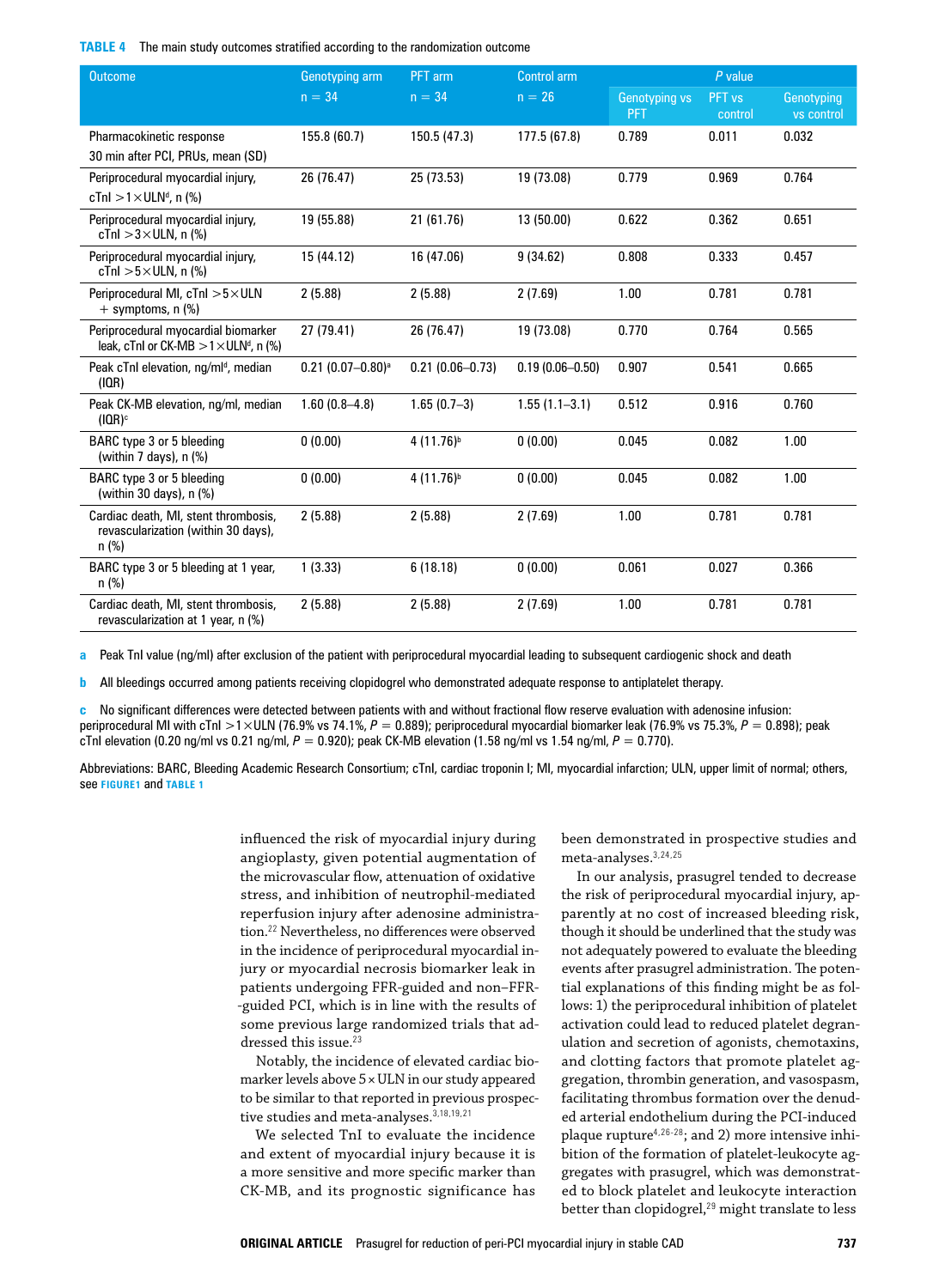**TABLE** 5 Incidence of troponin level elevation depending on the adequacy of clopidogrel response and P2Y<sub>12</sub> inhibition intensification with prasugrel

| <b>Outcome</b>                                                                         | Poor response<br>to clopidogrel<br>(switched to<br>prasugrel)<br>$n = 13$ | Poor response to<br>clopidogrel<br>(continued on<br>clopidogrel)<br>$n = 12$ | Good response<br>to clopidogrel<br>(continued on<br>clopidogrel)<br>$n = 69$ | Poor or good<br>response to<br>clopidogrel<br>(continued on<br>clopidogrel)<br>$n = 81$ | $P$ value <sup>a</sup> | $P$ value <sup>b</sup> | $P$ value $c$ |
|----------------------------------------------------------------------------------------|---------------------------------------------------------------------------|------------------------------------------------------------------------------|------------------------------------------------------------------------------|-----------------------------------------------------------------------------------------|------------------------|------------------------|---------------|
| Periprocedural myocardial<br>injury, $cTnl > 1 \times ULN$ , n (%)                     | 8(61.5)                                                                   | 11(91.7)                                                                     | 51 (73.9)                                                                    | 62 (76.5)                                                                               | 0.078                  | 0.362                  | 0.249         |
| Periprocedural myocardial<br>injury, $cTnl > 3 \times ULN$ , n (%)                     | 6(46.2)                                                                   | 8(66.7)                                                                      | 39 (56.5)                                                                    | 47 (58.0)                                                                               | 0.302                  | 0.491                  | 0.423         |
| Periprocedural myocardial<br>injury, $cTnl > 5 \times ULN$ , n (%)                     | 3(23.1)                                                                   | 5(41.7)                                                                      | 32 (46.4)                                                                    | 37 (45.9)                                                                               | 0.678                  | 0.119                  | 0.126         |
| Periprocedural MI, cTnl<br>$>5\times$ ULN + symptoms, n (%)                            | 1(8.0)                                                                    | 2(16.7)                                                                      | 3(4.4)                                                                       | 5(6.2)                                                                                  | 0.490                  | 0.608                  | 0.835         |
| Periprocedural myocardial<br>biomarker leak, cTnl or CK-MB<br>$>1\times$ ULN, n (%)    | 9(69.2)                                                                   | 11(91.7)                                                                     | 52 (75.3)                                                                    | 63 (77.8)                                                                               | 0.161                  | 0.642                  | 0.499         |
| Peak cTnl elevation, ng/ml,<br>median (IQR)                                            | $0.07(0.05 - 0.25)$                                                       | $0.21(0.12 - 1.06)$                                                          | $0.20(0.07 - 0.60)$                                                          | $0.20(0.08 - 0.67)$                                                                     | 0.183                  | 0.286                  | 0.661         |
| Peak CK-MB elevation, ng/ml,<br>median (IQR)                                           | $1.6(0.7 - 3.3)$                                                          | $1.90(1.10 - 3.30)$                                                          | $1.60(1.00 - 3.30)$                                                          | $1.6(0.01 - 3.30)$                                                                      | 0.384                  | 0.761                  | 0.869         |
| BARC 3 or 5 bleeding<br>(within 7 days), $n$ $%$                                       | 0(0.0)                                                                    | 0(0.0)                                                                       | 4(5.97)                                                                      | 4(5.06)                                                                                 | 1.00                   | 0.405                  | 0.445         |
| BARC 3 or 5 bleeding<br>(within 30 days), n (%)                                        | 0(0.0)                                                                    | 0(0.0)                                                                       | 4(5.97)                                                                      | 4(5.06)                                                                                 | 1.00                   | 0.405                  | 0.445         |
| Cardiac death, MI, stent<br>thrombosis, revascularization<br>(within 30 days), $n$ (%) | 1(7.69)                                                                   | 1(8.33)                                                                      | 3(4.35)                                                                      | 5(6.17)                                                                                 | 0.328                  | 0.608                  | 0.835         |
| BARC 3 or 5 bleeding at 1 year,<br>n (%)                                               | 1(9.09)                                                                   | 0(0.0)                                                                       | 4(5.97)                                                                      | 6(7.89)                                                                                 | 0.306                  | 0.336                  | 0.892         |
| Cardiac death, MI, stent<br>thrombosis, revascularization<br>at 1 year, n (%)          | 1(7.69)                                                                   | 1(8.33)                                                                      | 3(4.35)                                                                      | 5(6.17)                                                                                 | 0.328                  | 0.608                  | 0.835         |

**a** Poor response to clopidogrel (switched to prasugrel) vs poor response to clopidogrel (continued on clopidogrel)

**b** Poor response to clopidogrel (continued on clopidogrel) vs good response to clopidogrel (continued on clopidogrel)

**c** Poor response to clopidogrel (switched to prasugrel) vs good response to clopidogrel (continued on clopidogrel)

Abbreviations: see **figure 1**, **tABLE 1**, and **table 4**

pronounced disturbances of the microcirculation flow and the associated cardiomyocyte injury.

The potential effect of  $P2Y_{12}$  therapy individualization and the use of more potent antiplatelet agents on the incidence of periprocedural myocardial injury is notable, as even mild injury was demonstrated to affect the prognosis.3,19,21,30

The short-term intervention with the use of more potent antiplatelet agents based on bedside testing of the response to standard clopidogrel regimen could potentially protect from subsequent long-term complications of PCI with concomitant subclinical myocardial injury, without the exposure to more pronounced bleeding risk associated with prasugrel in the longer term. It may be assumed that more potent prasugrel might compensate for the already reported elevated risk of periprocedural myocardial injury among pa‑ tients with inadequate response to clopidogrel therapy.<sup>13</sup> Nevertheless, in a large randomized clinical trial, prasugrel was associated with more bleeding complications in the subset of patients with acute coronary syndrome, compared with

clopidogrel.<sup>31</sup> Hence, caution is necessary even while administering prasugrel therapy of short duration, and larger randomized trials are needed to evaluate the clinical efficacy and safety of such pharmacological strategy among patients with stable CAD.

The study provided additional information on the incidence of periprocedural myocardial biomarker release, myocardial injury and infarction in the context of intensified  $P2Y_{12}$  inhibition. Despite comparable plasma levels of myocardial injury biomarkers in all 3 study arms at the current phase of the study, our present interim analysis confirmed that within the previously estimated sample size<sup>14</sup> it may be feasible to demonstrate the reduction of the risk of periprocedural myocardial injury with a sufficient statistical power by employing short-term prasugrel therapy guided by bedside testing among patients undergoing elective PCI. Given the fact that we have not observed any worrying findings such as major adverse events or bleedings at this stage, the study enrollment will be continued.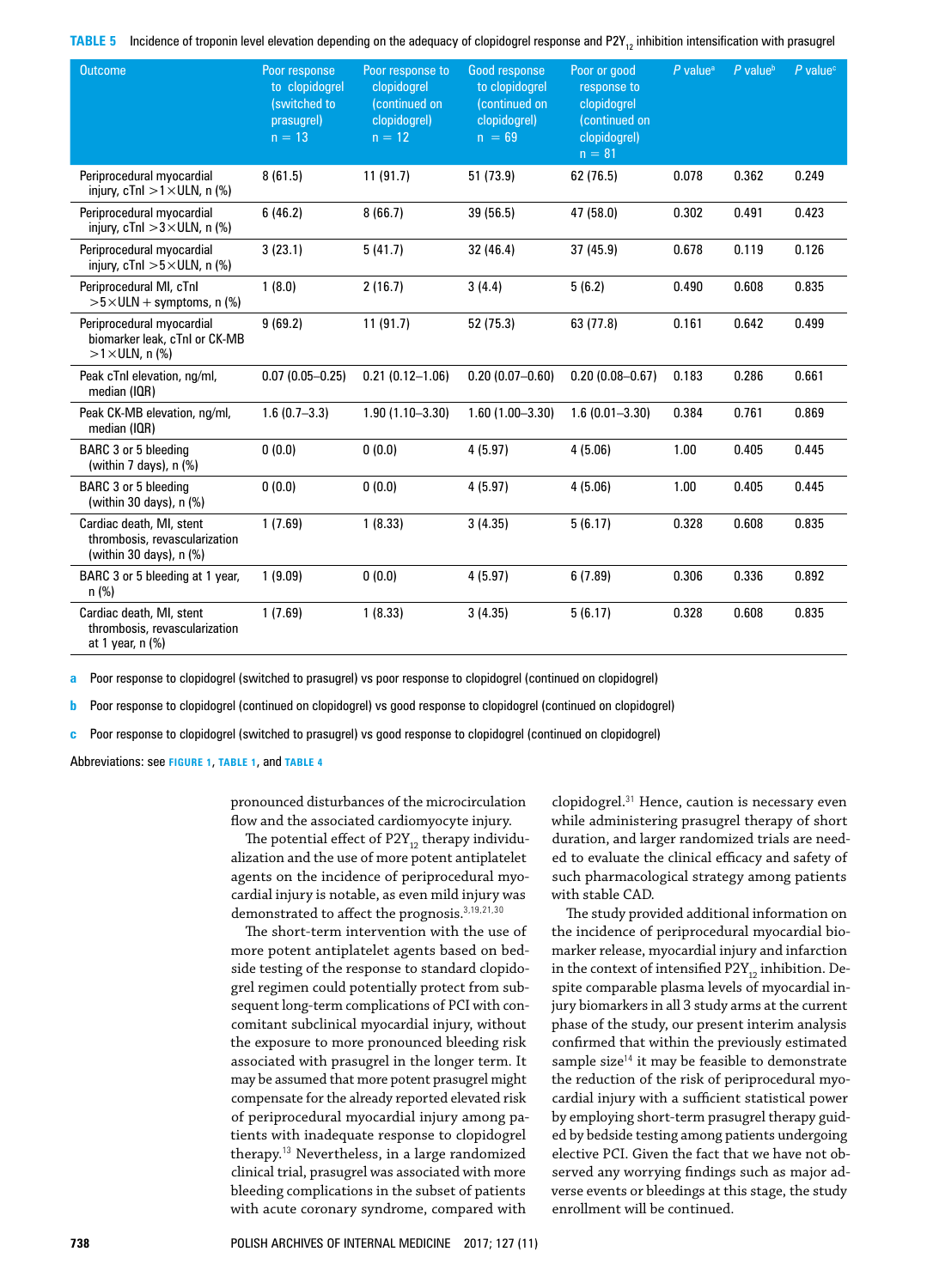**FIGURE 3** Extent of periprocedural myocardial injury (categorized into mild, moderate, and significant) stratified according to response to clopidogrel and intensification of  $P2Y_{12}$ inhibition with prasugrel



Finally, the incidence of inadequate response to clopidogrel (defined as the presence of the \*2 allele of the*CYP2C19* gene or PRUs exceeding 208) was slightly lower in our study than in the previous reports.6,8,9,11,32-35 To address the sensitivity and specificity limitations of the current platelet testing modalities, emerging novel biomarkers of platelet activation and inhibition are under clinical evaluation, such as platelet-derived microvesicles, platelet-leukocyte aggregates, and paraoxonase activity, which may facilitate the identification of patients with poor response to clopidogrel therapy in the future.<sup>36</sup>

**Study limitations** This study was limited by the relatively small size of the study population. Therefore, the data should be considered as descriptive and hypothesis generating. The second limitation is the open-label design of the study, which was mandated by numerous interventions that were performed during the study. Furthermore, given the specific inclusion and exclusion criteria, the observed rates of periprocedural biomarker release might differ from the real‑world rates of this complication of PCI. Finally, Although the study was designed to enroll consecutive eligible patients, a selection bias cannot be excluded.

**Conclusions** Guided early prasugrel adminis‑ tration may decrease the incidence of periprocedural myocardial injury during elective PCI. Further studies in larger populations are necessary to evaluate the short‑term safety and efficacy of more potent antiplatelet agents in patients with stable CAD.

**Acknowledgments** The study was funded by the Young Researcher's Grant of the Medical University of Warsaw (1WR/PM3/16; to MT).

**Contribution statement** MT contributed to study concept and design, collected the data, performed statistical analysis, discussed the results, and wrote the manuscript. LK contributed to study concept and design, collected the data, and dis‑ cussed the results. JK, ZH, AR, AP, and GO discussed the results. AG and SG contributed to data collection. KJF contributed to study conception and design and discussed the results. All authors contributed to the interpretation of the data, reviewed the manuscript, and approved its final version before submission.

#### **References**

**1** Babu GG, Walker JM, Yellon DM, et al. Peri‑procedural myocardial injury during percutaneous coronary intervention: an important target for cardioprotection. Eur Heart J. 2011; 32: 23-31.

**2** Cavallini C, Verdecchia P, Savonitto S, et al. Prognostic value of isolated troponin I elevation after percutaneous coronary intervention. Circ Cardio‑ vasc Interv. 2010; 3: 431-435.

**3** Nienhuis MB, Ottervanger JP, Bilo HJ, et al. Prognostic value of troponin after elective percutaneous coronary intervention: a meta‑analysis. Catheter Cardiovasc Interv. 2008; 71: 318-324.

**4** Gasperetti CM, Gonias SL, Gimple LW, et al. Platelet activation during coronary angioplasty in humans. Circulation. 1993; 88: 2728-2734.

Tantry US, Bonello L, Aradi D, et al. Consensus and update on the definition of on-treatment platelet reactivity to adenosine diphosphate associated with ischemia and bleeding. J Am Coll Cardiol. 2013; 62: 2261-2273.

**6** Stone GW, Witzenbichler B, Weisz G, et al. Platelet reactivity and clinical outcomes after coronary artery implantation of drug-eluting stents (ADAPT-DES): a prospective multicentre registry study. Lancet. 2013; 382: 614-623.

**7** Serebruany VL. The moving target of clopidogrel response variability: new tricks of the old dog? Pol Arch Med Wewn. 2016; 126: 625-627.

**8** Roberts JD, Wells GA, Le May MR, et al. Point-of-care genetic testing for personalisation of antiplatelet treatment (RAPID GENE): a prospective, randomised, proof-of-concept trial. Lancet. 2012; 379: 1705-1711.